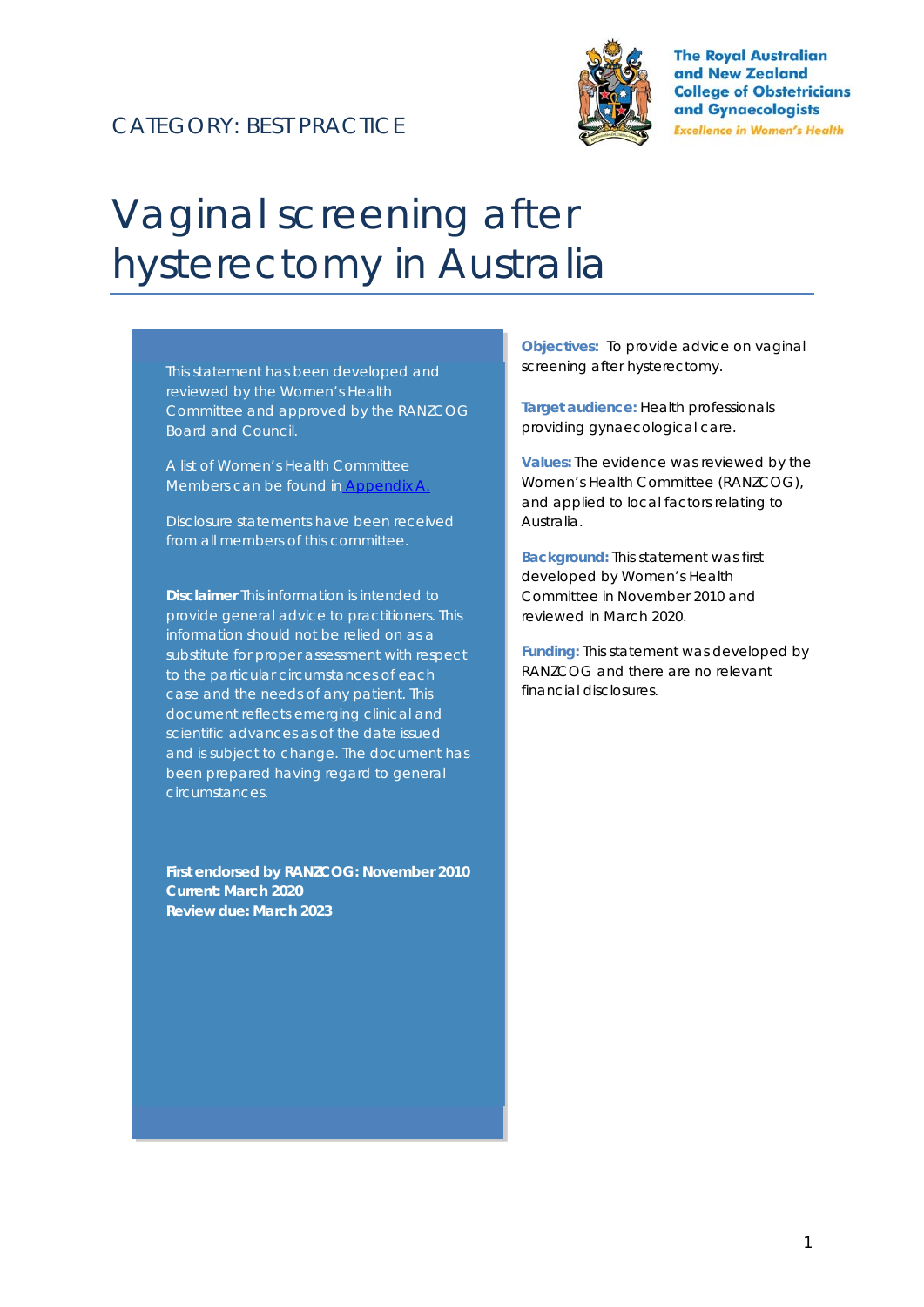#### **1. Introduction**

In December 2017, the National Cervical Screening Program in Australia changed from 2 yearly cervical cytology testing to 5 yearly primary HPV screening with reflex liquid-based cytology for those women in whom oncogenic HPV is detected in women aged 25–74 years.

New Zealand has not yet transitioned to primary HPV screening. Guidance for New Zealand practice is provided in a separate document informed by the Ministry of Health's Guidelines for Cervical Screening in New Zealand<sup>2</sup>. Once HPV screening is adopted RANZCOG will review the screening guidelines with the aim of producing a single guideline covering both New Zealand and Australia.

Recommendations on vaginal screening after hysterectomy for the Australian population have largely been informed by data based on cytology obtained from the vaginal vault and from limited data on co-testing with HPV partial genotyping and vaginal vault cytology.

The Australian National Cervical Screening Program provides guidance on the role of vaginal screening after hysterectomy that are available via the following link https://wiki.cancer.org.au/australia/Clinical\_question:Screening\_after\_total\_hysterectomy

A summary of recommendations from these guidelines is listed below.

## **2. Summary of recommendations**

#### **2a. Following total hysterectomy 1**

| <b>Recommendation 1</b>                                                                                                                                                                                                                                                                                                                                                                                                                                                                      | Grade                             |
|----------------------------------------------------------------------------------------------------------------------------------------------------------------------------------------------------------------------------------------------------------------------------------------------------------------------------------------------------------------------------------------------------------------------------------------------------------------------------------------------|-----------------------------------|
| Total hysterectomy for benign disease<br>Women with a normal cervical screening history, who have<br>undergone hysterectomy for benign disease (e.g. menorrhagia,<br>uterine fibroids or utero-vaginal prolapse), and have no cervical<br>pathology at the time of hysterectomy, do not require further<br>screening or follow up.                                                                                                                                                           | Consensus-based<br>recommendation |
| <b>Recommendation 2</b>                                                                                                                                                                                                                                                                                                                                                                                                                                                                      | Grade                             |
| Total hysterectomy after completed Test of Cure<br>Women who have had a total hysterectomy with no evidence of<br>cervical pathology, have previously been successfully treated for<br>histologically confirmed HSIL and have completed Test of Cure, do<br>not require further follow-up. These women should be considered as<br>having the same risk for vaginal neoplasia as the general population<br>who have never had histologically confirmed HSIL and have a total<br>hysterectomy. | Consensus-based<br>recommendation |
| If unexpected LSIL or HSIL is identified in the cervix at the time of<br>hysterectomy, then these women require follow-up with an annual<br>co-test on a specimen from the vaginal vault until they have a<br>negative co-test on two consecutive occasions.                                                                                                                                                                                                                                 |                                   |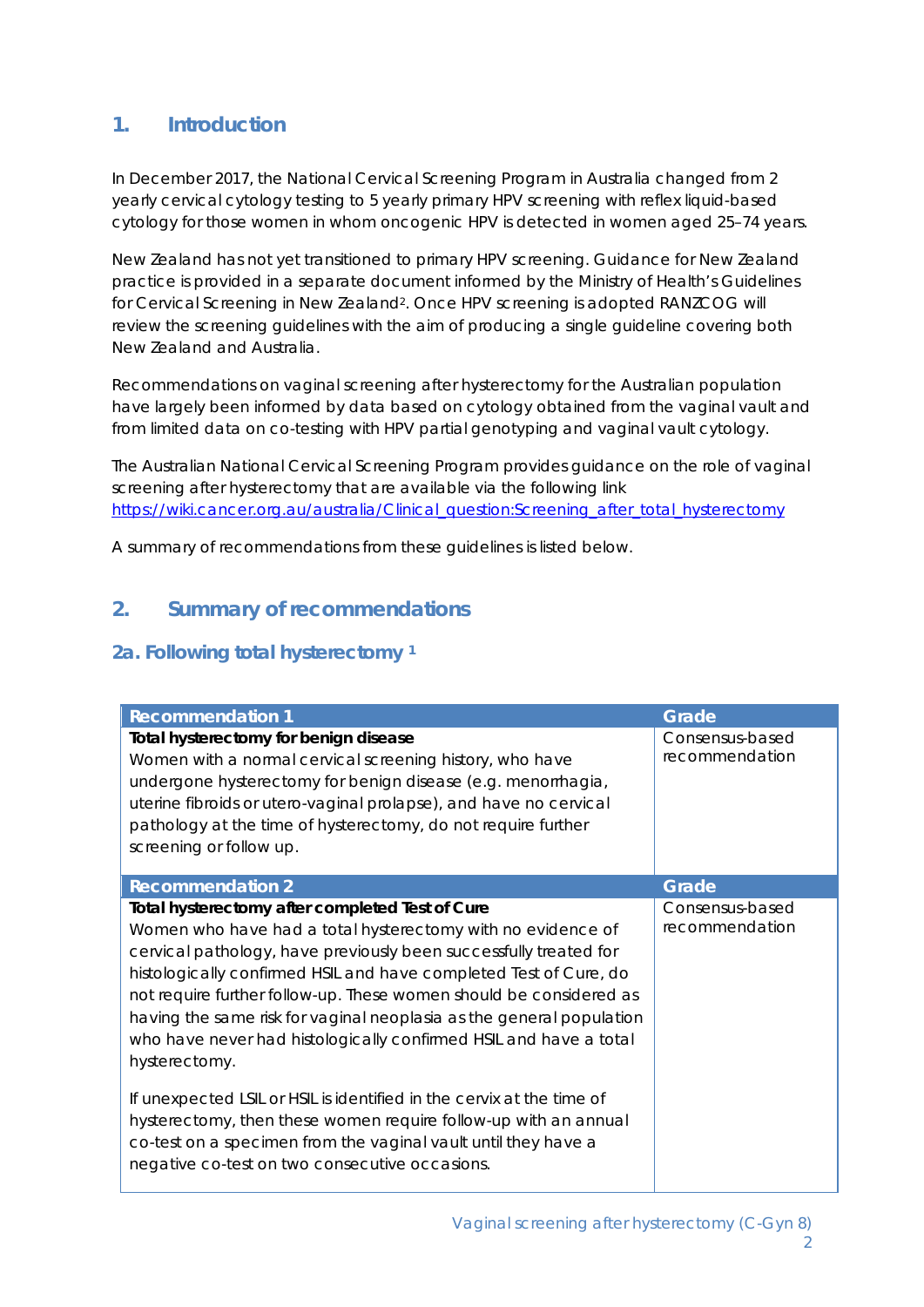| <b>Recommendation 3</b>                                                                                                                                                                                                                                                                                                                                                                                                                                                                                                                                                                                                            | Grade                             |  |  |
|------------------------------------------------------------------------------------------------------------------------------------------------------------------------------------------------------------------------------------------------------------------------------------------------------------------------------------------------------------------------------------------------------------------------------------------------------------------------------------------------------------------------------------------------------------------------------------------------------------------------------------|-----------------------------------|--|--|
| Total hysterectomy after adenocarcinoma in situ (AIS)<br>Women who have had a total hysterectomy, have been treated for<br>AIS, and are under surveillance, should have a co-test on a<br>specimen from the vaginal vault at 12 months and annually<br>thereafter, indefinitely. <sup>t</sup>                                                                                                                                                                                                                                                                                                                                      | Consensus-based<br>recommendation |  |  |
| Women who have a total hysterectomy, as completion therapy or<br>following incomplete excision of AIS at cold-knife cone biopsy or<br>diathermy excision, should have a co-test on a specimen from the<br>vaginal vault at 12 months and annually thereafter, indefinitely.<br><sup>†</sup> Until sufficient data become available to support cessation of testing                                                                                                                                                                                                                                                                 |                                   |  |  |
| <b>Recommendation 4</b>                                                                                                                                                                                                                                                                                                                                                                                                                                                                                                                                                                                                            | Grade                             |  |  |
| Total hysterectomy for treatment of high-grade CIN in the presence<br>of benign gynaecological disease<br>Women who have had a total hysterectomy as definitive treatment<br>for histologically confirmed HSIL in the presence of benign<br>gynaecological disease, irrespective of cervical margins, should<br>have a co-test on a specimen from the vaginal vault at 12 months<br>after treatment and annually thereafter until the woman has tested<br>negative by both tests on two consecutive occasions.<br>After two annual consecutive negative co-tests, the woman can be<br>advised that no further testing is required. | Consensus-based<br>recommendation |  |  |
| <b>Recommendation 5</b>                                                                                                                                                                                                                                                                                                                                                                                                                                                                                                                                                                                                            | Grade                             |  |  |
| Total hysterectomy after histologically confirmed HSIL without Test of<br>Cure<br>Women who have been treated for histologically confirmed HSIL,<br>are under surveillance or have returned to routine screening without<br>Test of Cure, and have had a total hysterectomy with no evidence<br>of cervical pathology, should have a co-test on a specimen from<br>the vaginal vault at 12 months and annually until the woman has<br>tested negative on two consecutive occasions.<br>After two annual consecutive negative co-tests, the woman can be<br>advised that no further testing is required.                            | Consensus-based<br>recommendation |  |  |
| <b>Recommendation 6</b>                                                                                                                                                                                                                                                                                                                                                                                                                                                                                                                                                                                                            | Grade                             |  |  |
| Total hysterectomy and no screening history<br>Women who have had a total hysterectomy with no evidence of<br>cervical pathology, and whose cervical screening history is not<br>available, should have a HPV test on a specimen from the vaginal<br>vault at 12 months and annually thereafter until they have a<br>negative HPV test on two consecutive occasions.<br>After two annual consecutive negative HPV tests, women can be                                                                                                                                                                                              | Consensus-based<br>recommendation |  |  |
| advised that no further testing is required.                                                                                                                                                                                                                                                                                                                                                                                                                                                                                                                                                                                       |                                   |  |  |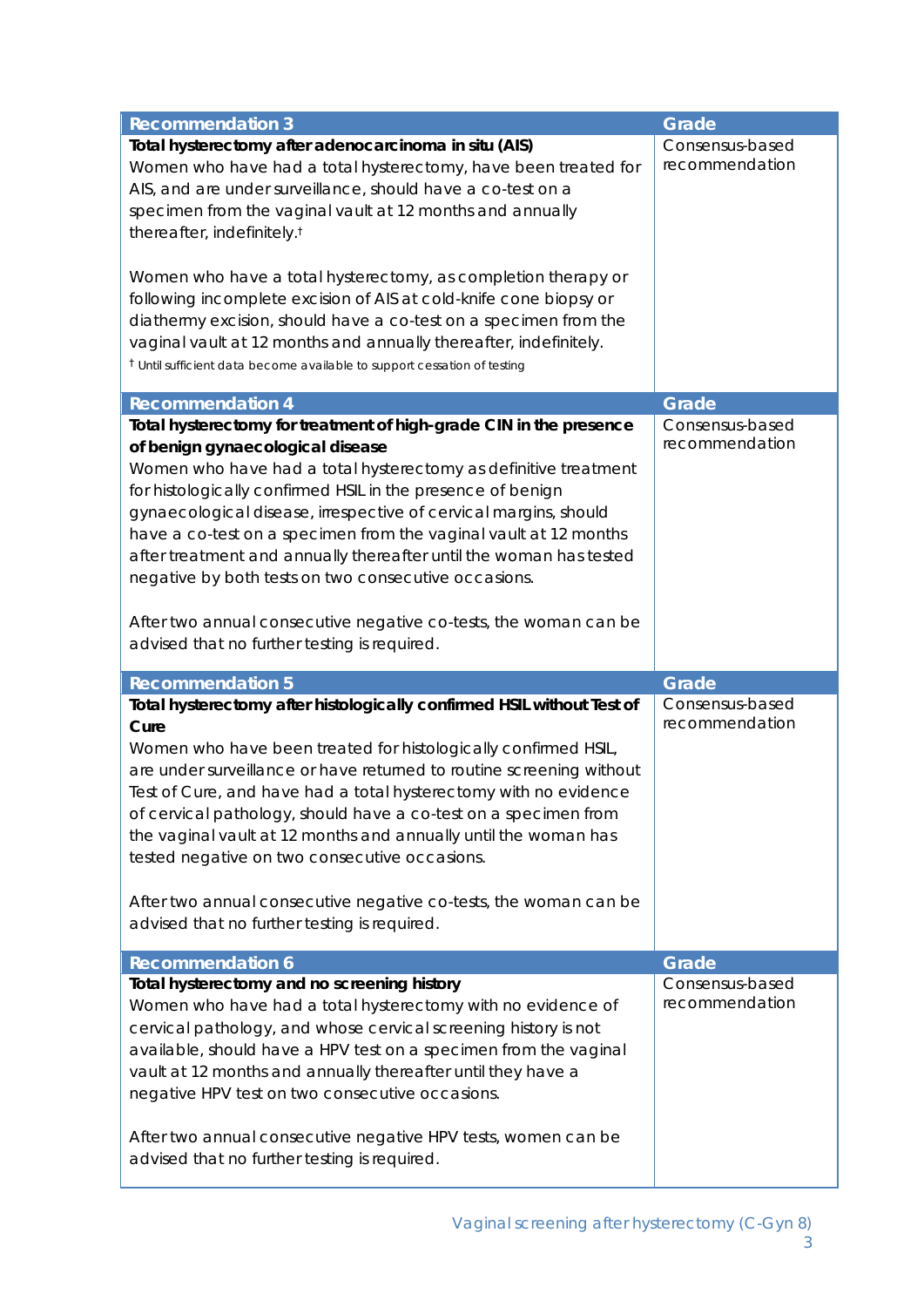| <b>Recommendation 7</b>                                                                                                                                                                                                                                                                                                                                                                                            | Grade                             |
|--------------------------------------------------------------------------------------------------------------------------------------------------------------------------------------------------------------------------------------------------------------------------------------------------------------------------------------------------------------------------------------------------------------------|-----------------------------------|
| Colposcopy referral for any positive co-test result following total<br>hysterectomy<br>Women who have had a total hysterectomy and are under<br>surveillance with co-testing, and have a positive oncogenic HPV<br>(any type) test result and/or any cytological abnormality, should be<br>referred for colposcopic assessment.                                                                                    | Consensus-based<br>recommendation |
| <b>Recommendation 8</b>                                                                                                                                                                                                                                                                                                                                                                                            | Grade                             |
| Vaginal bleeding following total hysterectomy<br>Women who have vaginal bleeding <sup>t</sup> following total hysterectomy<br>should be assessed by their GP or gynaecologist, regardless of the<br>results of any surveillance tests.<br><sup>†</sup> Vaginal bleeding is quite common in the early weeks following hysterectomy and, where<br>appropriate, should be investigated by the treating gynaecologist. | Consensus-based<br>recommendation |
| <b>Recommendation 9</b>                                                                                                                                                                                                                                                                                                                                                                                            | <b>Grade</b>                      |
| Total hysterectomy after genital tract cancer<br>Women who have been treated for cervical or endometrial cancer<br>are at risk of recurrent cancer in the vaginal vault. These women<br>should be under ongoing surveillance from a gynaecological<br>oncologist. Therefore, they will be guided by their specialist<br>regarding appropriate surveillance and this is outside the scope of<br>these guidelines.   | Consensus-based<br>recommendation |

#### **2b. Following Subtotal hysterectomy**

| <b>Recommendation 10</b>                                       | Grade           |
|----------------------------------------------------------------|-----------------|
| Subtotal hysterectomy                                          | Consensus-based |
| Women who have undergone subtotal hysterectomy (the cervix is  | recommendation  |
| not removed) should be invited to have 5-yearly HPV testing in |                 |
| accordance with the recommendation for the general population. |                 |
| Any detected abnormality should be managed according to these  |                 |
| guidelines.                                                    |                 |
|                                                                |                 |

#### **3. References**

- 1. Cancer Council Australia, Chapter 13. Screening after total hysterectomy https://wiki.cancer.org.au/australia/Clinical\_question:Screening\_after\_total\_hysterectom y
- 2. Ministry of Health's Guidelines for Cervical Screening in New Zealand. https://www.nsu.govt.nz/system/files/resources/guidelines\_for\_cervical\_screening\_in\_new \_zealand-may19.pdf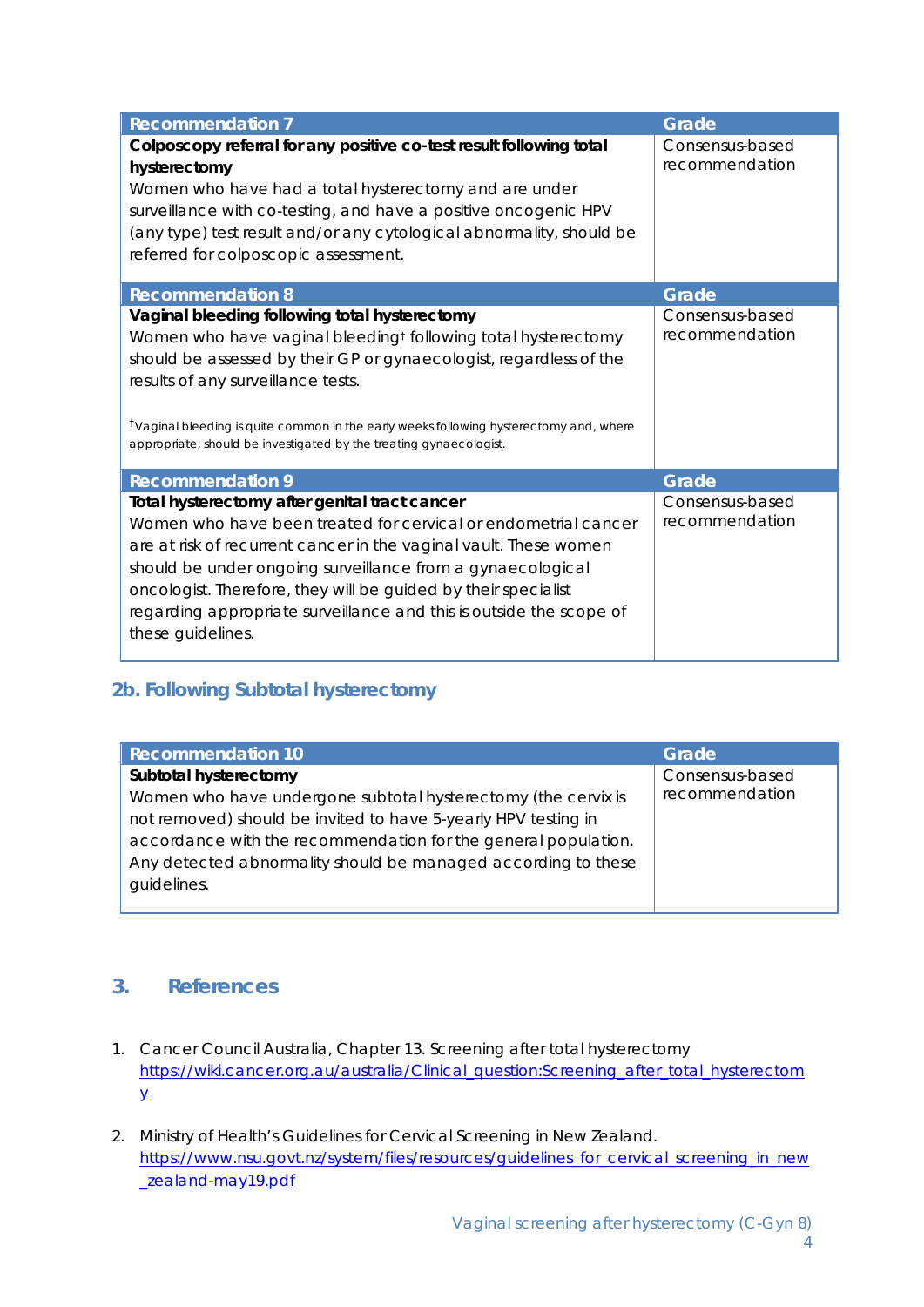#### **4. Links to other College statements**

Cervical Cancer Screening in Australia (C-Gyn 19) https://www.ranzcog.edu.au/RANZCOG\_SITE/media/RANZCOG-MEDIA/Women%27s%20Health/Statement%20and%20guidelines/Clinical%20- %20Gynaecology/Cervical-Cancer-Screening-in-Australia-(C-Gyn-19)-Jul-2014.pdf?ext=.pdf

Guidelines for referral of investigation of intermenstrual and postcoital bleeding (C-Gyn 06) https://ranzcog.edu.au/RANZCOG\_SITE/media/RANZCOG-MEDIA/Women%27s%20Health/Statement%20and%20guidelines/Clinical%20- %20Gynaecology/Investigation-of-intermenstrual-and-postcoital-bleeding(C-Gyn-6)-March-2018.pdf?ext=.pdf

Evidence-based Medicine, Obstetrics and Gynaecology (C-Gen 15) https://www.ranzcog.edu.au/RANZCOG\_SITE/media/RANZCOG-MEDIA/Women%27s%20Health/Statement%20and%20guidelines/Clinical%20- %20General/Evidence-based-medicine,-Obstetrics-and-Gynaecology-(C-Gen-15)-Review-March-2016.pdf?ext=.pdf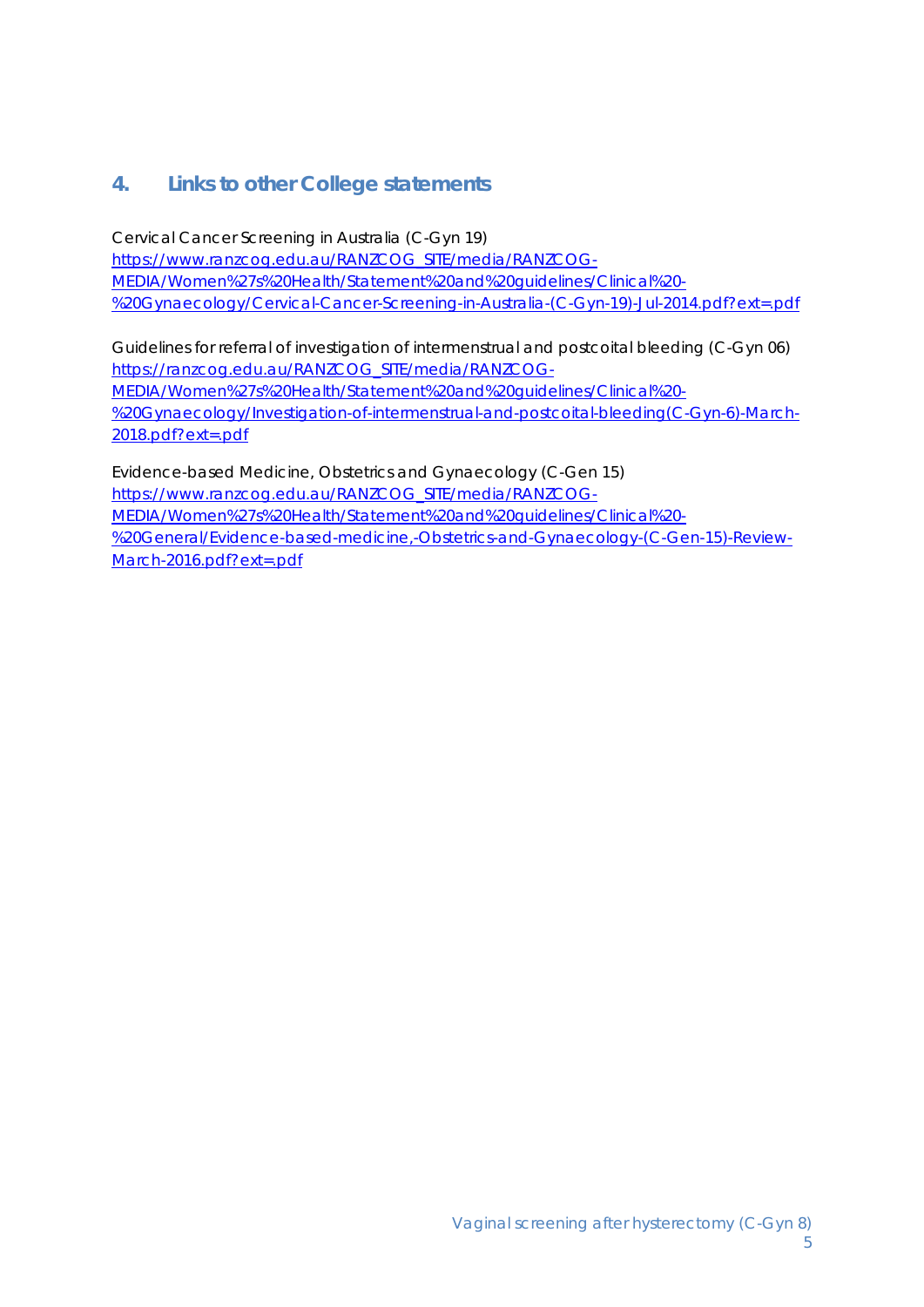## **5. Patient information**

A range of RANZCOG Patient Information Pamphlets can be ordered via:

http://www.ranzcog.edu.au/publication/womens-health-publications/patient-information pamphlets.html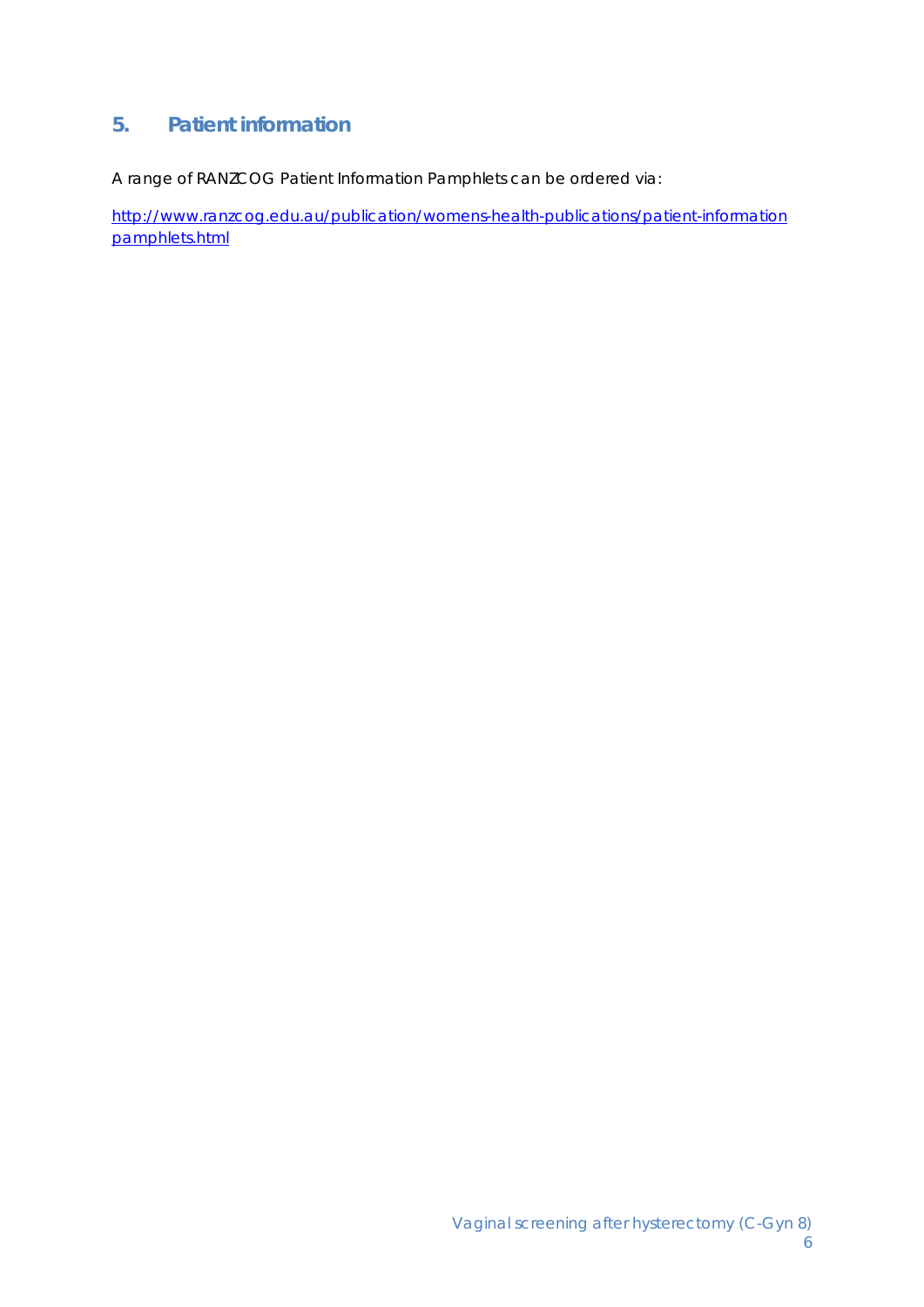## **Appendices**

**Appendix A Women's Health Committee Membership** 

| <b>Name</b>                       | <b>Position on Committee</b>        |
|-----------------------------------|-------------------------------------|
| Professor Yee Leung               | <b>Chair and Board Member</b>       |
| Dr Gillian Gibson                 | Deputy Chair, Gynaecology           |
|                                   | Deputy Chair, Obstetrics and        |
| Dr Scott White                    | Subspecialties Representative       |
| Associate Professor lan Pettigrew | Member and EAC Representative       |
| Dr Kristy Milward                 | Member and Councillor               |
| Dr Will Milford                   | Member and Councillor               |
| Dr Frank O'Keeffe                 | Member and Councillor               |
| Professor Steve Robson            | Member                              |
| Professor Sue Walker              | Member                              |
| Dr Roy Watson                     | Member and Councillor               |
| Dr Susan Fleming                  | Member and Councillor               |
| Dr Sue Belgrave                   | Member and Councillor               |
| Dr Marilyn Clarke                 | <b>ATSI Representative</b>          |
| Associate Professor Kirsten Black | Member                              |
| Dr Thangeswaran Rudra             | Member                              |
| Dr Nisha Khot                     | Member and SIMG Representative      |
| Dr Judith Gardiner                | Diplomate Representative            |
| Dr Angela Brown                   | Midwifery Representative, Australia |
|                                   | Midwifery Representative, New       |
| Ms Adrienne Priday                | Zealand                             |
| Ms Ann Jorgensen                  | <b>Community Representative</b>     |
| Dr Rebecca Mackenzie-Proctor      | Trainee Representative              |
| Dr Leigh Duncan                   | Maori Representative                |
|                                   | Co-opted member (ANZJOG             |
| Prof Caroline De Costa            | member)                             |
| Dr Christine Sammartino           | Observer                            |

**Appendix B Overview of the development and review process for this statement** 

*i. Steps in developing and updating this statement* 

This statement was originally developed in November 2010 and was most recently reviewed in March 2020. The Women's Health Committee carried out the following steps in reviewing this statement:

- Declarations of interest were sought from all members prior to reviewing this statement.
- Structured clinical questions were developed and agreed upon.
- An updated literature search to answer the clinical questions was undertaken.
- At the November 2019 face-to-face meeting, the existing consensus-based recommendations were reviewed and updated (where appropriate) based on the available body of evidence and clinical expertise. Recommendations were graded as set out below in Appendix B part iii)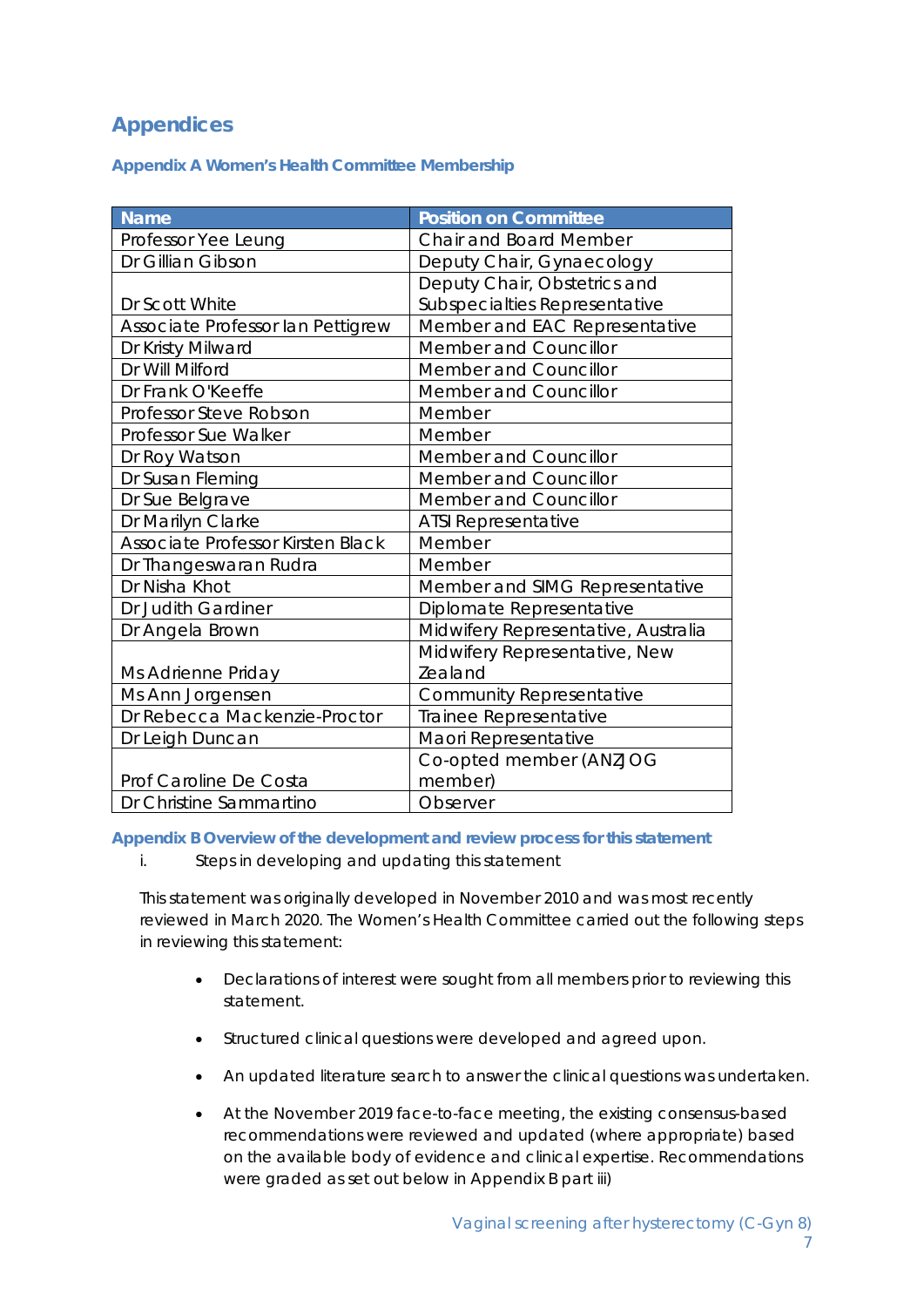#### *ii. Declaration of interest process and management*

Declaring interests is essential in order to prevent any potential conflict between the private interests of members, and their duties as part of the Women's Health Committee.

A declaration of interest form specific to guidelines and statements was developed by RANZCOG and approved by the RANZCOG Board in September 2012. The Women's Health Committee members were required to declare their relevant interests in writing on this form prior to participating in the review of this statement.

Members were required to update their information as soon as they become aware of any changes to their interests and there was also a standing agenda item at each meeting where declarations of interest were called for and recorded as part of the meeting minutes.

There were no significant real or perceived conflicts of interest that required management during the process of updating this statement.

#### *iii. Grading of recommendations*

Each recommendation in this College statement is given an overall grade as per the table below, based on the National Health and Medical Research Council (NHMRC) Levels of Evidence and Grades of Recommendations for Developers of Guidelines. Where no robust evidence was available but there was sufficient consensus within the Women's Health Committee, consensus-based recommendations were developed or existing ones updated and are identifiable as such. Consensus-based recommendations were agreed to by the entire committee. Good Practice Notes are highlighted throughout and provide practical guidance to facilitate implementation. These were also developed through consensus of the entire committee.

| Recommendation<br>category                               |                                                   | <b>Description</b>                                                                                             |
|----------------------------------------------------------|---------------------------------------------------|----------------------------------------------------------------------------------------------------------------|
| Evidence-based<br>A<br><sub>B</sub><br>$\mathsf{C}$<br>D | Body of evidence can be trusted to guide practice |                                                                                                                |
|                                                          |                                                   | Body of evidence can be trusted to guide practice<br>in most situations                                        |
|                                                          |                                                   | Body of evidence provides some support for<br>recommendation(s) but care should be taken in its<br>application |
|                                                          |                                                   | The body of evidence is weak and the<br>recommendation must be applied with caution                            |
| Consensus-based                                          |                                                   | Recommendation based on clinical opinion and<br>expertise as insufficient evidence available                   |
| <b>Good Practice Note</b>                                |                                                   | Practical advice and information based on clinical<br>opinion and expertise                                    |